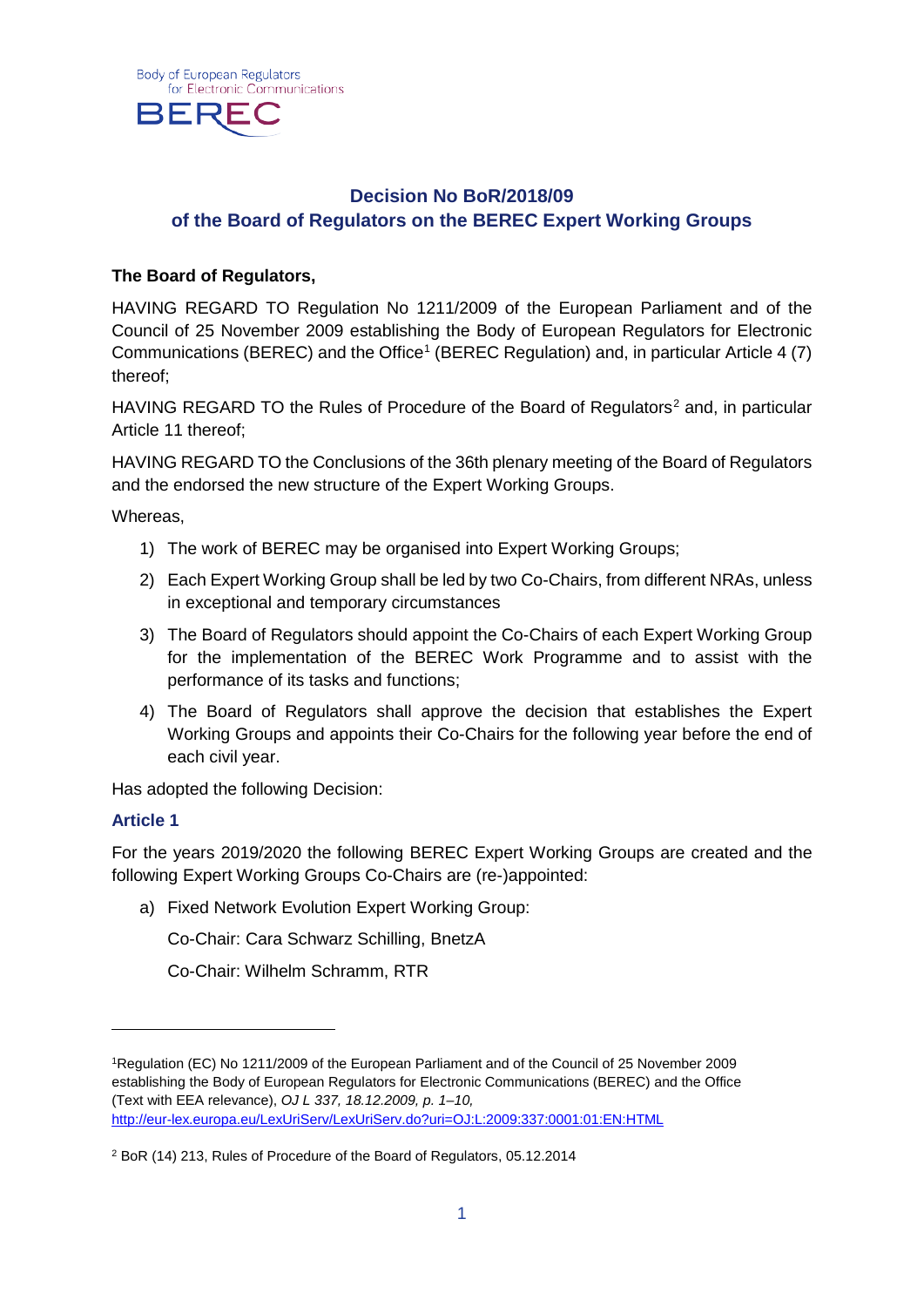# BEF

- b) Market and Economic Analysis Expert Working Group: Co-Chair: Anaïs Le Gouguec, ARCEP Co-Chair: Jorge Infante, CNMC
- c) Open Internet Expert Working Group: Co-Chair: Klaus Nieminen, FICORA Co-Chair: Michiel van Dijk, ACM
- d) End-User Expert Working Group: Co-Chair: Paolo Lupi, AGCOM Co-Chair: Therese Hourigan, COMREG
- e) Regulatory Framework Expert Working Group: Co-Chair: Antonio de Tommaso, AGCOM Co-Chair: Ervin Kajzinger, NMHH
- f) Remedies Expert Working Group: Co-Chair: Annegret Gröbl, BnetzA Co-Chair: Sławomir Olszewski, UKE
- g) Roaming Expert Working Group: Co-Chair: Elisabeth Dornetshumer, RTR Co-Chair: Ioanna Choudalaki, EETT
- h) Statistics and Indicators Expert Working Group: Co-Chair: Begoña García Mariñoso, CNMC Co-Chair: Rita Vala, ANACOM
- i) Wireless Network Evolution Expert Working Group: Co-Chair: Blaise Soury-Lavergne, ARCEP Co-Chair: Maja Mitic, RATEL